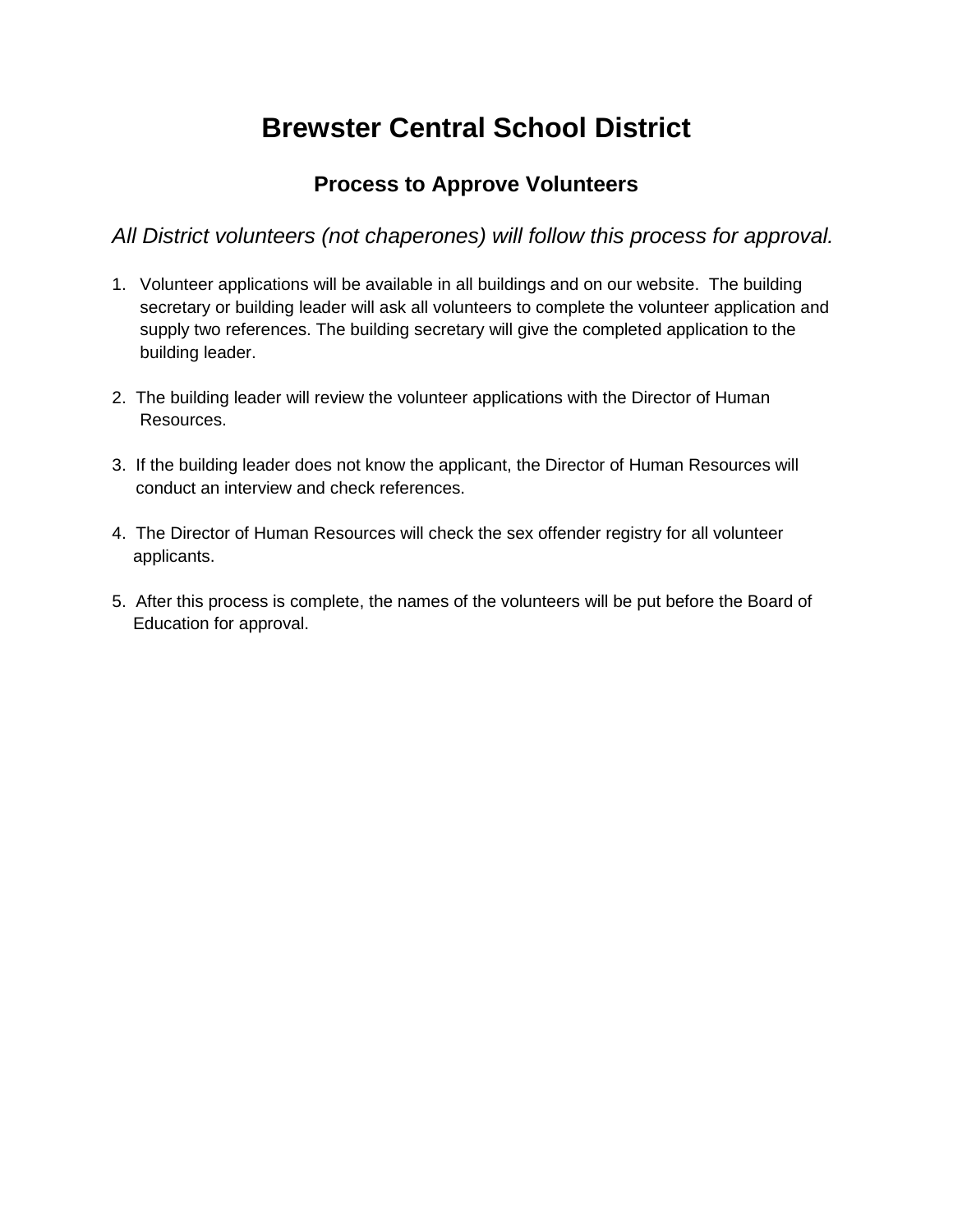

## **Brewster Central School District School Volunteer Application**



| Name:                                                                                          |         |                                      |                                                                                                         |  |
|------------------------------------------------------------------------------------------------|---------|--------------------------------------|---------------------------------------------------------------------------------------------------------|--|
| (Last)                                                                                         | (First) |                                      |                                                                                                         |  |
|                                                                                                |         |                                      |                                                                                                         |  |
| (Street Address)                                                                               |         | (City, State, Zip Code)              |                                                                                                         |  |
|                                                                                                |         |                                      |                                                                                                         |  |
| (Home)                                                                                         |         | (Work)                               | (Cell)                                                                                                  |  |
|                                                                                                |         |                                      |                                                                                                         |  |
|                                                                                                |         |                                      |                                                                                                         |  |
|                                                                                                |         |                                      |                                                                                                         |  |
| (Name)                                                                                         |         | Emergency Contact:<br>(Phone Number) |                                                                                                         |  |
|                                                                                                |         |                                      |                                                                                                         |  |
|                                                                                                |         |                                      |                                                                                                         |  |
|                                                                                                |         |                                      | Identify areas of interest, specific activities or skills on which you wish to focus your volunteering: |  |
|                                                                                                |         |                                      |                                                                                                         |  |
|                                                                                                |         |                                      |                                                                                                         |  |
|                                                                                                |         |                                      |                                                                                                         |  |
|                                                                                                |         |                                      |                                                                                                         |  |
| Please indicate the times your services will be available:                                     |         |                                      |                                                                                                         |  |
|                                                                                                |         |                                      | $Day(s)$ of week:                                                                                       |  |
| If you are not available on a regular basis, please give me some idea of your time commitment: |         |                                      |                                                                                                         |  |
|                                                                                                |         |                                      |                                                                                                         |  |
|                                                                                                |         |                                      |                                                                                                         |  |
|                                                                                                |         |                                      | Have you taught in our schools? Yes _____ No _____ If "yes", which years? __________________________    |  |
| Have you volunteered in our schools before? Yes __ No __                                       |         |                                      |                                                                                                         |  |